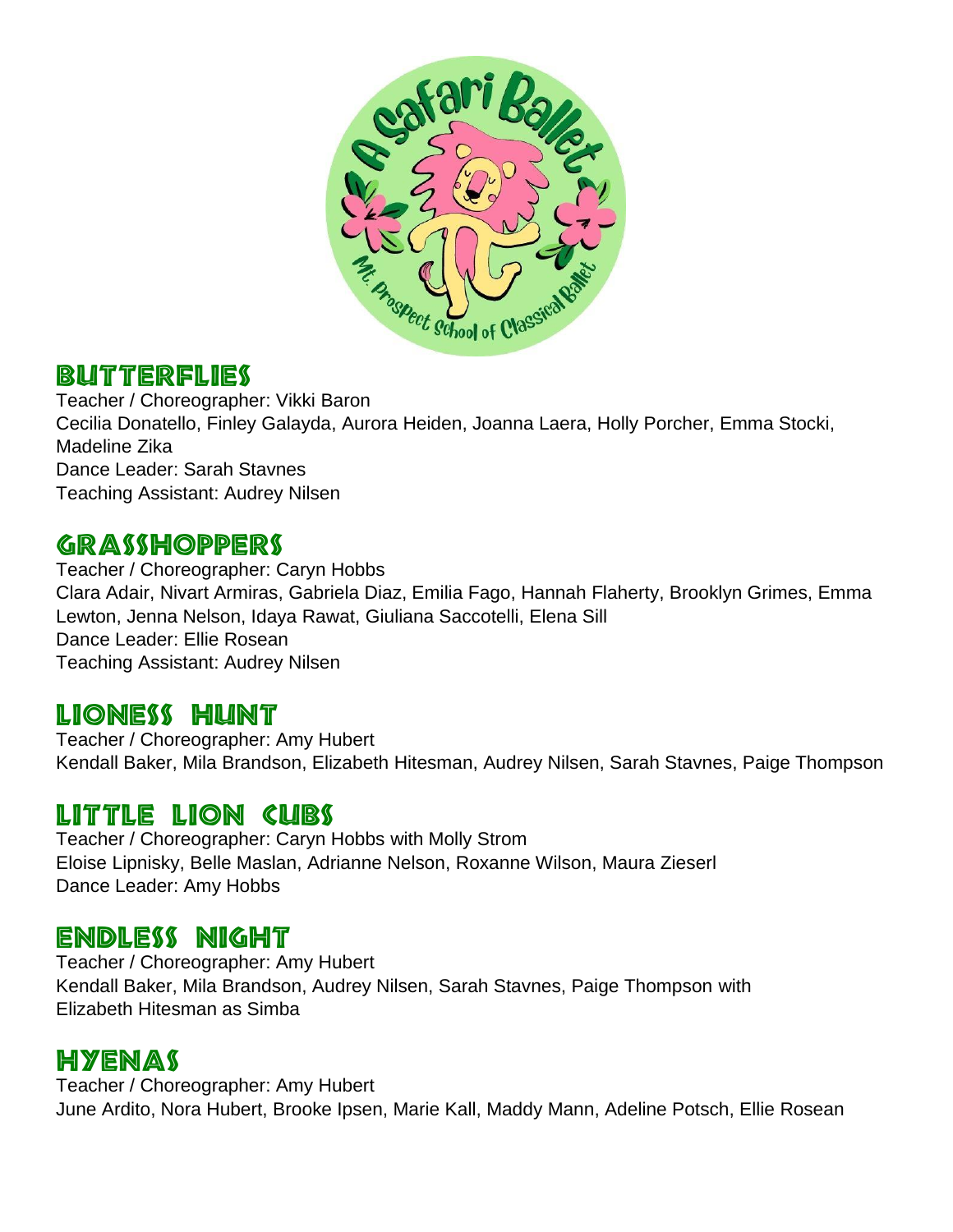### **LINICORNS**

Teacher / Choreographer: Vikki Baron Avery Berg, Lily Brock, Julia Brown, Felicity Combs, Zoey Ferdon, Emma Goodman, Mallory Grochocki, Jennifer Haupt, Ryan Myett, Madelyn Nicolaou, Aubrey Sanchez, Emma Temesvari, Olivia Vachachira Dance Leader: Marie Kall Teaching Assistant: Paige Thompson with Audrey Nilsen

### **SUNSET**

Teacher / Choreographer: Amy Hubert Kendall Baker, Mila Brandson, Elizabeth Hitesman, Amy Hobbs, Audrey Nilsen, Sarah Stavnes, Paige Thompson

# **ACKNOWLEDGEMENTS**

Mt. Prospect Park District, Executive Director: Jim Jarog Director of Recreation: Nick Troy Cultural Arts & Conservatory Manager: Cultural Arts & Conservatory Manager: Ann Zimmerman Cultural Arts Coordinator: Toria Smith Artistic Director: And Amy Hubert Amy Hubert Amy Hubert Instructors: Vikki Baron Caryn Hobbs Molly Strom

Teaching Assistants: Teaching Assistants: Teaching Assistants: Teaching Assistants: Teaching Assistants: Teaching Assistants: Teaching Assistants: Teaching Assistants: Teaching Assistants: Teaching Assistants: Teaching Ass

Mia Nasser Audrey Nilsen Paige Thompson

#### Artwork and Design: Caryn Hobbs

# RECOGNITION AND APPRECIATION

#### **...to the members of Ballet Expressions**

The Mt. Prospect School of Classical Ballet's touring repertoire company

June Ardito, Kendall Baker, Mila Brandson, Madelyn Haffner, Elizabeth Hitesman, Nora Hubert, Brooke Ipsen, Marie Kall, Kate Kremer, Amelie Mach, Amelia Maglio, Maddy Mann, Adeline Potsch, Eleanor Rosean, Lauren Tworek, Sarah Stavnes, Paige Thompson, Ellie Zachwieja

*Thank you for dancing with our Pre-Ballet dancers today!*

#### **…to our very special dance leaders**

Amy Hobbs, Marie Kall, Ellie Rosean and Sarah Stavnes